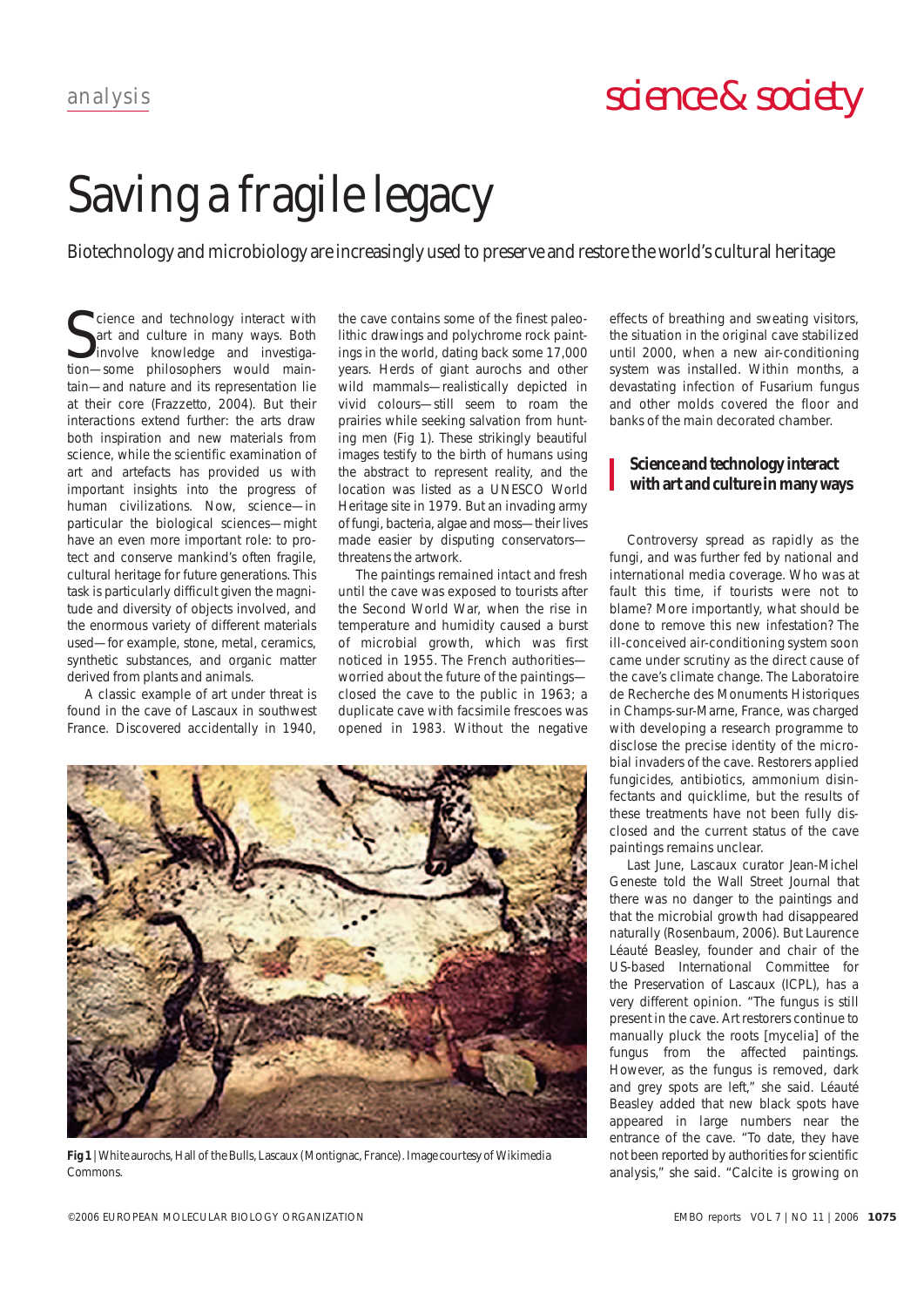## *science & society*

**Table 1** | Projects involving novel microbiological tools for the conservation of cultural heritage funded under the European Union's Fifth Framework Programme

| <b>Project</b>                                                          | <b>Description</b>                                                                                                                                                                        | $Cost(\epsilon)$ | Time span     |
|-------------------------------------------------------------------------|-------------------------------------------------------------------------------------------------------------------------------------------------------------------------------------------|------------------|---------------|
| <b>BACPOLES</b>                                                         | Preserving cultural heritage by preventing<br>bacterial decay of wood in foundation poles<br>and shipwrecks                                                                               | 1.75 million     | $2002 - 2005$ |
| <b>BIOBRUSH</b>                                                         | Novel approaches to conserve our European<br>heritage: bioremediation for building restoration<br>of the urban stone heritage in European states                                          | 1.74 million     | $2002 - 2005$ |
| <b>BIODAM</b>                                                           | Inhibitors of biofilm damage on mineral materials                                                                                                                                         | 1.44 million     | $2002 - 2005$ |
|                                                                         | BIOREINFORCE Biomediated calcite precipitation for monumental<br>stone reinforcement                                                                                                      | 5.48 million     | $2001 - 2004$ |
| <b>CATS</b>                                                             | Cyanobacteria attack rocks: control and preventive 1.68 million<br>strategies to avoid damage caused by cyanobacteria<br>and associated microorganisms in Roman<br>subterranean monuments |                  | $2001 - 2003$ |
| COALITION                                                               | Concerted action on molecular microbiology as an<br>innovative conservation strategy for indoor and<br>outdoor cultural assets                                                            | 2.52 million     | $2000 - 2003$ |
| Source: European Commission's Research DG, http://ec.europa.eu/research |                                                                                                                                                                                           |                  |               |

some of the unpainted walls; some colour tones in the paintings are fading and ladders of workmen lean against unpainted walls, breaking off ledges of calcite."

Léauté Beasley criticized the French authorities for not using every means possible—including modern science—to deal with the fungi and preserve the original paintings. "The serious science needed to preserve the cave has been hampered by French bureaucracy," she remarked. "One must ask why French authorities are employing art restorers, not scientists and microbiologists, to remove fungus from the paintings. There is a real and present danger to the survival of world heritage when governments disregard and stand in the way of competent science and technology."

Infortunately, Lascaux is not the only case in which a cultural treasure is suffering from microbial invaders.<br>Other paintings share the same fate, such as case in which a cultural treasure is suffering from microbial invaders. those in the Altamira cave in Santillana del Mar, Spain, and the earliest known Christian paintings that adorn Roman catacomb walls. To rescue these and other cultural testimonies, curators might team up with new kinds of scientists. "In the last decade, chemistry, physics and material science have been important for many aspects of cultural heritage conservation, like the use and optimization of analytical and examination techniques," said Francesca Cappitelli, a microbiologist working on art conservation at the University of Milan, Italy. "Recently, however, biotechnology has surely dominated the scene." It is used not only to study the organisms that gnaw away at cultural heritages, but also to clean, recover and consolidate works of art (González & Saiz-Jiménez, 2005; Cappitelli *et al*, 2006a). "In the near future, the expanding frontiers of biotechnology in conservation will include, as a few examples, the control of quorum sensing to avoid the formation of biofilms on cultural heritage objects and the use of single-cell biosensors for the museum environment monitoring and control," she said.

### **To rescue these and other cultural testimonies, curators might team up with new kinds of scientists**

Placing trust in biotechnology and microbiology to help conserve its cultural heritage—which has a significant impact on the economy of many nations—the European Union is supporting a number of innovative projects. These range from the development of new methods to preserve waterlogged archaeological wood (see sidebar), to finding new inhibitors of microbial growth and preventive strategies to avoid the formation of biofilms, which damage stones in historical buildings and subterranean monuments (Table 1).

But it is not only in Europe where historic and archaeological artefacts need protection. The Mayan archaeological sites in southern Mexico and Guatemala, for example, are the remnants of a highly developed civilization that flourished for many centuries. Reaching its peak around 700 AD, Mayan society thrived with intellectual and artistic prowess, proclaimed by a sophisticated writing system and by great cities such as Tikal, Chichén Itza and Palenque, which are dominated by magnificent pyramids and palaces adorned with carved stones (Figs 2,3).

**Much** of the material that the Mayans used to construct their<br>buildings is soft limestone. Its<br>mechanical weakness, combined with the Mayans used to construct their buildings is soft limestone. Its tropical forest's high humidity and temperature, which favours microbial growth, poses great challenges for the conservation of these structures. A research group led by Ralph Mitchell at Harvard University (Cambridge, MA, USA) is investigating the role of microflora in the degradation of limestone at several Mayan sites. Various metabolites produced by microbial biofilms—such as organic and inorganic acids, substrate-adhering exopolymers and other exudates—might cause the direct dissolution of different stone mineral structures, and the chelation and leaching of calcium and other cations, or affect the monument's aesthetic value through discoloration or pigmentation. Moreover,



**Fig 2** | The South Tower of Structure I at the Mayan archaeological site at Xpujil in Yucatán, Mexico. Photograph by Holger Breithaupt.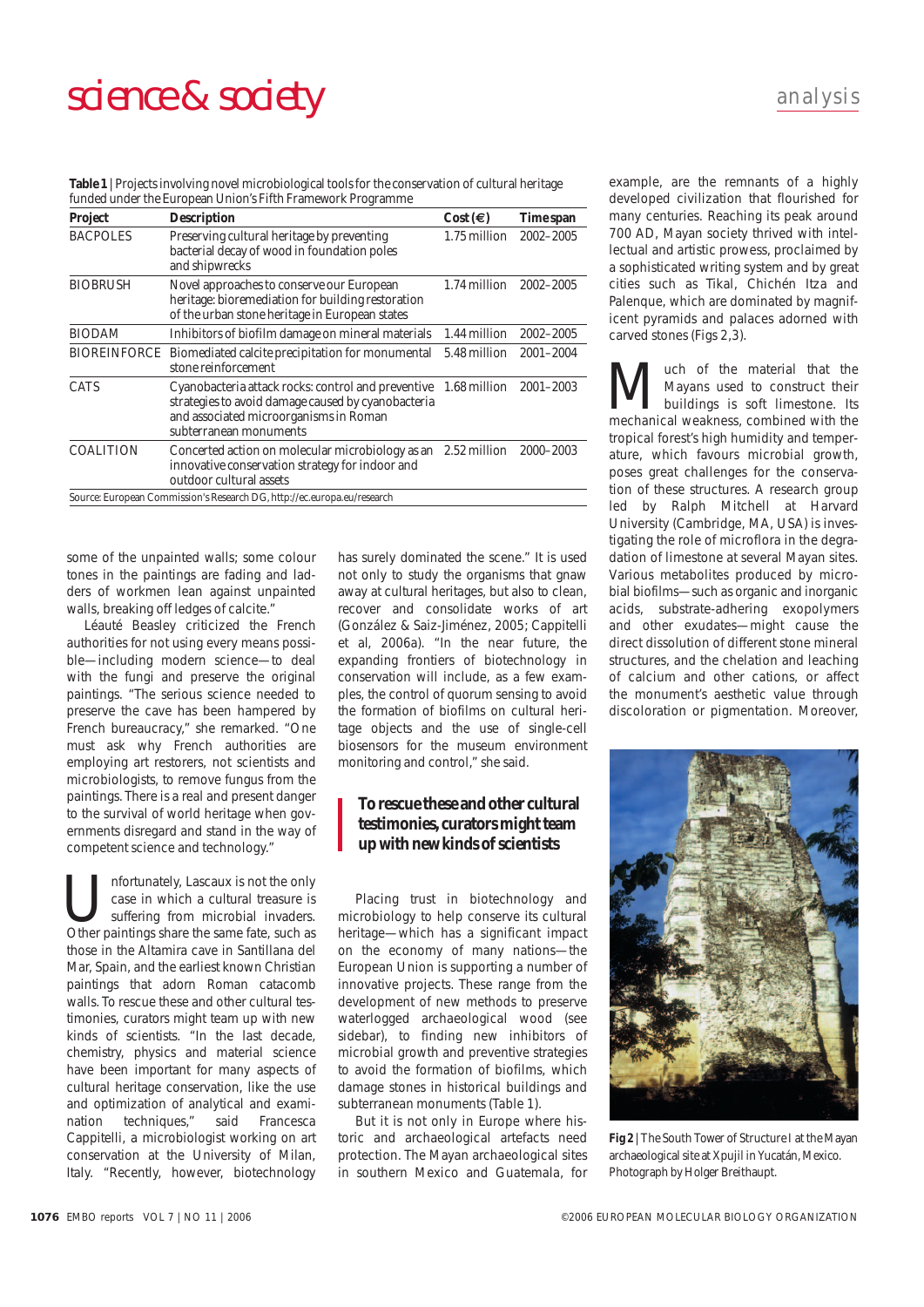### analysis

# *science & society*

increasing air pollution further stimulates biodeterioration, although the details of this interaction are not fully understood.

In a recent study conducted at the Ek'<br>Iam site in Yucatán, Mexico, Balam site researchers extracted total flora community DNA from stone samples and constructed a clone library to obtain a detailed picture of the microbial diversity that lives on and in Mayan ruins (McNamara *et al*, 2006). Their analysis indicated substantial differences between the epilithic and endolithic communities: Proteobacteria dominated the surface, along with a large number of Actinobacteria and photosynthetic microorganisms, whereas Actinobacteria, Acidobacteria and Firmicutes permeated the ruins. The previous studies on the biodeterioration of Mayan monuments were carried out using microbial culture methods and microscopy, whereas the molecular techniques applied at Ek' Balam provided a more accurate description of the microflora involved, especially the phyla that penetrate deep into the limestone. "The presence of differing epilithic and endolithic bacterial communities may be a significant factor for conservation of stone cultural heritage materials and quantitative prediction of carbonate weathering," the authors wrote (McNamara *et al*, 2006).

### **Although microbes are the problem, they can also be the solution**

Studies such as those conducted on Mayan buildings have the ultimate aim of developing strategies to arrest and possibly reverse the biodeterioration of stone. That is not an easy task, particularly when the objects are outdoors, but several promising approaches have emerged. To some extent, regular cleaning can prevent the formation of biofilm and subsequent degradation of lithic materials. In the long term, the application of biocides and consolidating agents might be an effective treatment to counteract the biodeterioration of historic buildings and monuments. However, although it has been common practice for quite some time, the use of biocides can cause serious environmental problems. Moreover, these chemicals generally lack specificity for selected microorganisms; biofilm bacteria tend to have a lower susceptibility to these



**Fig 3** | Entrance to Structure I at the Mayan archaeological site at Xpujil in Yucatán, Mexico. Photograph by Holger Breithaupt.

agents, and a surge of microbial resistance is possible, which could render the application ineffective. Consolidation of archaeological stone—preserving the physical integrity and mechanical performance to resist biological, chemical and physical weathering—can be achieved with a coat of slaked lime or by using ethoxysilanes and acrylic resins, but most polymers that are commercially available are still susceptible to biodegradation. A viable solution might be to tailor appropriate combinations of biocides and consolidating agents to monuments with a specific and well-defined chemical, physical and microbiological environment.

Although microbes are the problem, they can also be the solution. Several research groups have shown that the anaerobic sulphate-reducing bacteria *Desulfovibrio desulfuricans* and *D. vulgaris* can efficiently remove the black sulphate crusts that often tarnish buildings (Webster & May, 2006). Other studies reported that the bioformation of oxalic acid could generate a protective calcium oxalate patina on stone surfaces (Garcia-Valles *et al*, 1997).

Biomineralization is another emerging interdisciplinary research field with high applicative potential in the consolidation and restoration of deteriorated ornamental stone. Several bacterial strains have been shown to precipitate calcium carbonate a process known as carbonatogenesismainly in the form of calcite, which can form a protective layer on the surface of weathered stones and even penetrate the stone matrix to act as a bioconsolidating cement (Rodriguez-Navarro *et al*, 2003; Webster & May, 2006). Other strains, such as the microbe *Shewanella oneidensis* MR-1, inhibit the rate of calcite dissolution under laboratory conditions (Lüttge & Conrad, 2004).

Given the widespread occurrence of carbonate stone—such as limestone, dolostone and marble—in architectural and sculptural artworks, the potential use of biomineralization and bioremediation as supplemental conservation technologies is of great importance (Table 1). "Although the technology is still in its infancy and, therefore, not readily available, the results so far indicate that it promises to offer a viable alternative to those working to preserve our cultural heritage," noted microbiologists Alison Webster and Eric May from the University of Portsmouth, UK (Webster & May, 2006).

Thas long since broken the bound-<br>aries of natural materials—such as<br>wood, plant and mineral pigments,<br>and stone—to explore new forms of aries of natural materials—such as wood, plant and mineral pigments, and stone—to explore new forms of expression by moulding man-made materials. Many contemporary art objects now include, or are made entirely from, plastic and synthetic fibres. Despite their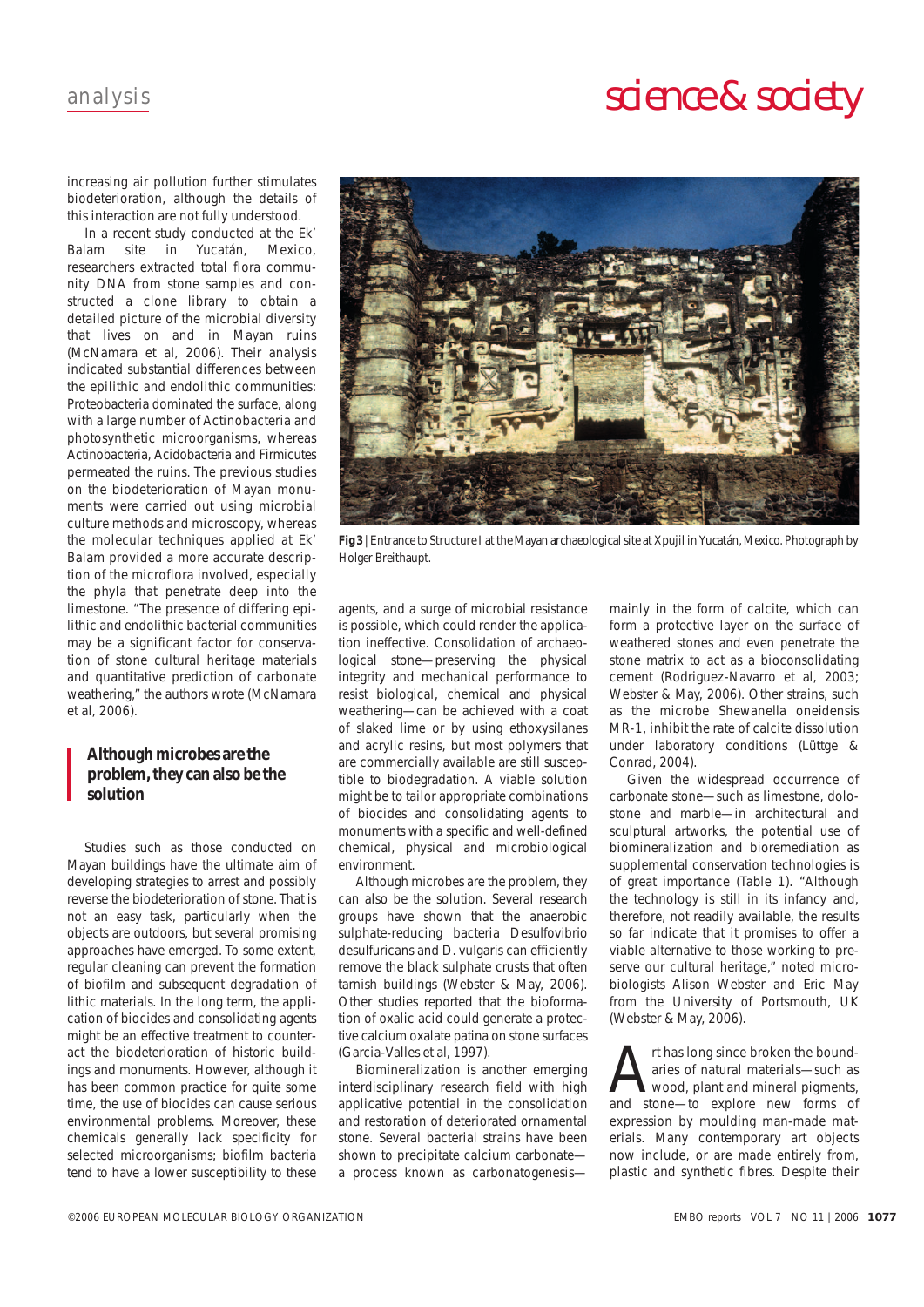### *science & society*

#### **ANCIENT SHIPS IN TROUBLED WATERS**

An acid ghost haunts old shipwrecks even after they have been saved from their marine graves.'Time capsules', such as the Swedish warship *Vasa* and the Tudor flagship *Mary Rose*, are being corroded by tonnes of sulphuric acid that accumulated in their timber during their rest on the seafloor. This creates a huge challenge for conservationists to prevent these magnificent ships from being destroyed.



The *Vasa*, as it appears today after conservation treatment in the Vasa Museum, Stockholm, Sweden. By March 2005, more than 2,000 areas of acidified wood and visible precipitates of salts had been identified on the warship. Photograph by Hans Hammarskiöld/Vasa Museum.

Commissioned by King Gustav II Adolf in 1625, the *Vasa* was one of the mightiest warships of its age, bursting with an impressive battery of 64 guns on its 61-m, 1,210-tonne hull. But the ship lacked stability and never made it to battle—it sank in Stockholm harbour on its maiden voyage on 10 August 1628. The *Vasa* was eventually rediscovered in 1956 at a depth of 32 m and raised five years later. After the first phase of drying and stabilizing the old oak timbers, it soon appeared that the general state of conservation was excellent, thanks to the anoxic environment that prevented any biodegradation of the wood. Swedish experts began to preserve this fascinating example of seventeenth century naval carpentry (left). Salvage measures included inserting some 8,500 iron bolts to replace the originals that had rusted away, and spraying the wood with aqueous solutions of polyethylene glycol (PEG). This water-soluble, slowly evaporating inert polymer penetrates waterlogged wood, replacing the water to prevent shrinkage and the formation of cracks while the wood is drying. PEG treatment is now routine for the treatment of ancient shipwrecks, but when it was first used on the *Vasa* no one knew whether the method could be successfully applied on such a large scale.

Nothing apart from ordinary conservation work occurred for about a decade after the ship was put on display in 1990 in the Vasa Museum in Stockholm. However, in 2000, areas of acidified wood and deposits of sulphates became apparent, giving rise to a general alarm and an in-depth inspection of the ship's conditions. X-ray analyses, performed by a team led by Magnus Sandström at the University of Stockholm, has identified gypsum and other crystalline hydrated sulphates on the wooden surfaces, and revealed that about two tonnes of sulphur, in various reduced forms, is slowly oxidizing to sulphuric acid (Sandström *et al*, 2002), which could sink the *Vasa* forever.

Apparently, bacteria in the anoxic water and on or below the sea floor reduced sulphate to hydrogen sulphide, which penetrated the wood and was oxidized—either chemically or bacterially—to elemental sulphur. Once the *Vasa* was raised from the sea and exposed to the air, the sulphur slowly began to oxidize to sulphuric acid, in a process probably catalysed by the iron released from both the original and the newly inserted bolts. Paradoxically, what preserved the *Vasa* in the cold brackish waters of Stockholm harbour is now the cause of its deterioration.

In 2003, the international 'Preserve the *Vasa*' project was launched to remove or stabilize the sulphur and iron compounds, neutralize the acid, and prevent more from forming. One of the key questions is whether the breakdown process is influenced by the bacteria present in the wood microenvironment."By using molecular techniques and traditional culturing techniques we were able to demonstrate the presence of a diverse and active bacterial community within the *Vasa*'s timbers,"said Sarah Hotchkiss from the University of Portsmouth, UK. Her research team identified the presence of RNA signature molecules for heterotrophic bacteria, potential cellulolytic and PEG-degrading bacteria, sulphur oxidizers and even enteric bacteria."What we have not demonstrated as yet is whether the activity of these organisms is of direct concern to the future conservation of the *Vasa*,"said Hotchkiss.

At the time of sampling, she explained, potentially dangerous bacteria—that is, acid-producing and cellulolytic strains—were present in relatively low abundance. But bacteria have the capacity to increase rapidly in number when conditions are favourable, so attention must be continuous."One thing that is so difficult with this kind of research is that we are very limited in the samples that can be taken," said Hotchkiss."Obviously, the last thing we want is to start drilling holes all over something as precious as the *Vasa* or *Mary Rose* and so we must be aware of this when interpreting results from a limited number of samples.

King Henry VIII's warship *Mary Rose*, foundered in 1545 outside Portsmouth, and was partially recovered in 1982 (right). It experienced post-conservation problems similar to those of the *Vasa*, and research is now being conducted in parallel on these and other shipwrecks (Fors & Sandström, 2006)."The work will probably be a constant struggle against the ravages of time and acid, but the *Vasa* is well worth all efforts,"wrote Sandström and colleagues in an online account of their work on the *Vasa* (www.fos.su.se/ ~magnuss/)."The *Vasa* may be under acid attack, but she will prevail in her first real battle!"



The hull of the *Mary Rose*, now at the Portsmouth Historic Dockyard (UK), being sprayed with polyethylene glycol solution. Photograph by Farideh Jalilehvand, University of Calgary, Canada.